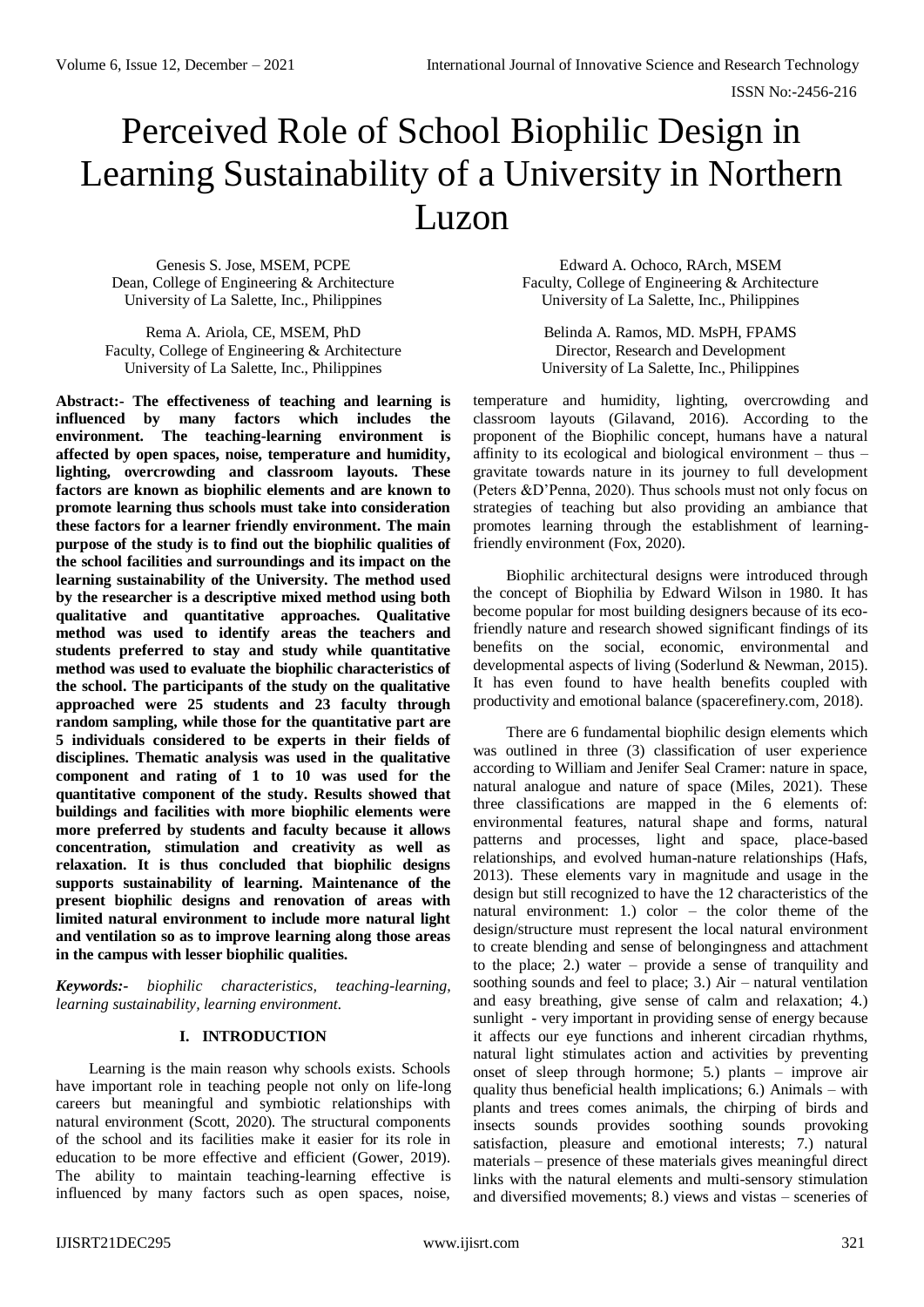ISSN No:-2456-216

the outside world provides sense of connectivity and inhibits feeling of isolation; 9.) green facades – provokes interest because of its natural attraction to the eyes and stimulates feelings of organic nature, even provides olfactory sensual emotions; 10.) Geology and landscape – gives the sense of rootedness and belonging to the area as the continuity of space and area, these feature must be created in parallel and in consideration to the dominating areas around the building; 11.) Habitats and ecosystems – this characteristics is in consonance with the geology and landscape, plants and animals – this strengthen the connection to the other components of the natural environment creating a sense of links and relationships with other creations; 12.) Fire – provides color, warmth and movement, this can be simulated through the use of lights sources, varying colors and materials to mimic the qualities of fire.

Biophilic design addresses certain needs of the desire of an individual to learn in many aspects of survival in this modern world. Education provides the most common path for survival. The purpose of this research if to determine how the building structures and immediate environment contributed to this learning. In this regard, this study aims to find out the perceptions of students and employees of University on the roles of the Biophilic characteristics of the structural components of the school in sustaining the learning processes of the institution.

## **II. METHODS/MATERIALS**

#### *A. Research Design.*

The study made use of the mixed qualitative-quantitative descriptive design through phenomenological approach to find out the perceptions of the students and employees of the University on the role of the Biophilic characteristics of the school structures in sustaining the learning processes. Criswell (2013) emphasized the study of the phenomenon (influence of biophilic design) on how it influenced the sustainability of learning process to have an insight of the significance of the experiences of the people. This approach could provide ways to understand more phenomenon and its effect on the learning process. It also made use of a cross-sectional method because it focused on the descriptive interpretation of the population under study. The researcher also made use of the quantitative approach in the evaluation of the biophilic qualities of the school facilities and surroundings.

#### *B. Research Setting and Participants.*

The study was conducted in a tertiary level education institution in northern Philippines (a University). The school is located in the center of an independent city in northern Luzon. The campus is a sprawling plain with 9 buildings and offices: there are five (5) building used for classrooms and the other three (3) buildings houses laboratories, offices, conference and function rooms and one (1) dormitory/hotel area. There are food stalls along the west side of the campus near the main building housing classrooms and laboratories (Figure 1).

The participants of the study were the students and employees of the institution. There were 48 participants composed of 25 students and 23 faculty from the different colleges. No new participants were recruited when after 10 respondents gave redundancy of answers. The profile of the participants is shown by the table below:

| Students $(n=25)$             |                |                   |
|-------------------------------|----------------|-------------------|
| Variables                     | Frequency      | Percentage        |
| Age                           |                |                   |
| 18                            | 3              | 12                |
| 19                            | $\overline{3}$ | $\overline{12}$   |
| $\overline{20}$               | 12             | 48                |
| $\overline{21}$ & above       | 7              | 28                |
| Gender                        |                |                   |
| Male                          | 10             | 40                |
| Female                        | 15             | 60                |
| Year level                    |                |                   |
| 1 <sup>st</sup>               | 5              | 20                |
| 2 <sup>nd</sup>               | $\overline{7}$ | 28                |
| 3 <sup>rd</sup>               | 10             | 40                |
| 4 <sup>th</sup>               | 3              | 12                |
| College                       |                |                   |
| $\overline{\text{CBE}}$       | 3              | 12                |
| <b>CTEAS</b>                  | $\overline{4}$ | $\overline{16}$   |
| <b>CMAMP</b>                  | 12             | 48                |
| <b>CNPHM</b>                  | 6              | $\overline{24}$   |
| Faculty $(n=23)$              |                |                   |
| Age                           |                |                   |
| 30 & below                    | $\overline{c}$ | 8.7               |
| 31-35                         | 10             | 43.5              |
| 36-40                         | 6              | 26.1              |
| $41 - 45$                     | $\overline{2}$ | 8.7               |
| $46 - 50$                     | $\overline{2}$ | 8.7               |
| $\overline{51}$ & above       | $\mathbf{1}$   | $\overline{4.3}$  |
| Gender                        |                |                   |
| Male                          | 14             | 60.9              |
| Female                        | 9              | 39.1              |
| <b>Faculty Classification</b> |                |                   |
| General Education             | 10             | 43.5              |
| Professional Education        | 13             | $\overline{56.5}$ |
| Years of Teaching             |                |                   |
| 5 years & below               | 4              | 17.4              |
| 6-10 years                    | 10             | 43.5              |
| 11-15 years                   | $\overline{5}$ | 21.7              |
| 16-20 years                   | $\overline{3}$ | 13.1              |
| 20 years & above              | $\overline{1}$ | $\overline{4.3}$  |

Table 1 : Profile of the Participants

#### *C. Data Gathering Tool*

The researchers made use of the interview and in-depth conversation with the participants supplemented by observations. The interview guide made use of the biophilic concept to lead the participants to expressing their perceptions on the roles of the school structural and immediate surrounding design on sustaining learning. Notes and recordings were done so as not to miss anything that the respondents has conveyed. Transcription of the interviews were done only after the participants has confirmed and approved of what was has been said to avoid misconceptions and opinions from the researchers. Observations of the biophilic design characteristics was done by the researchers, free-lance architects and clients of the school using evaluation/assessment tool based on the presence or absence of the biophilic features.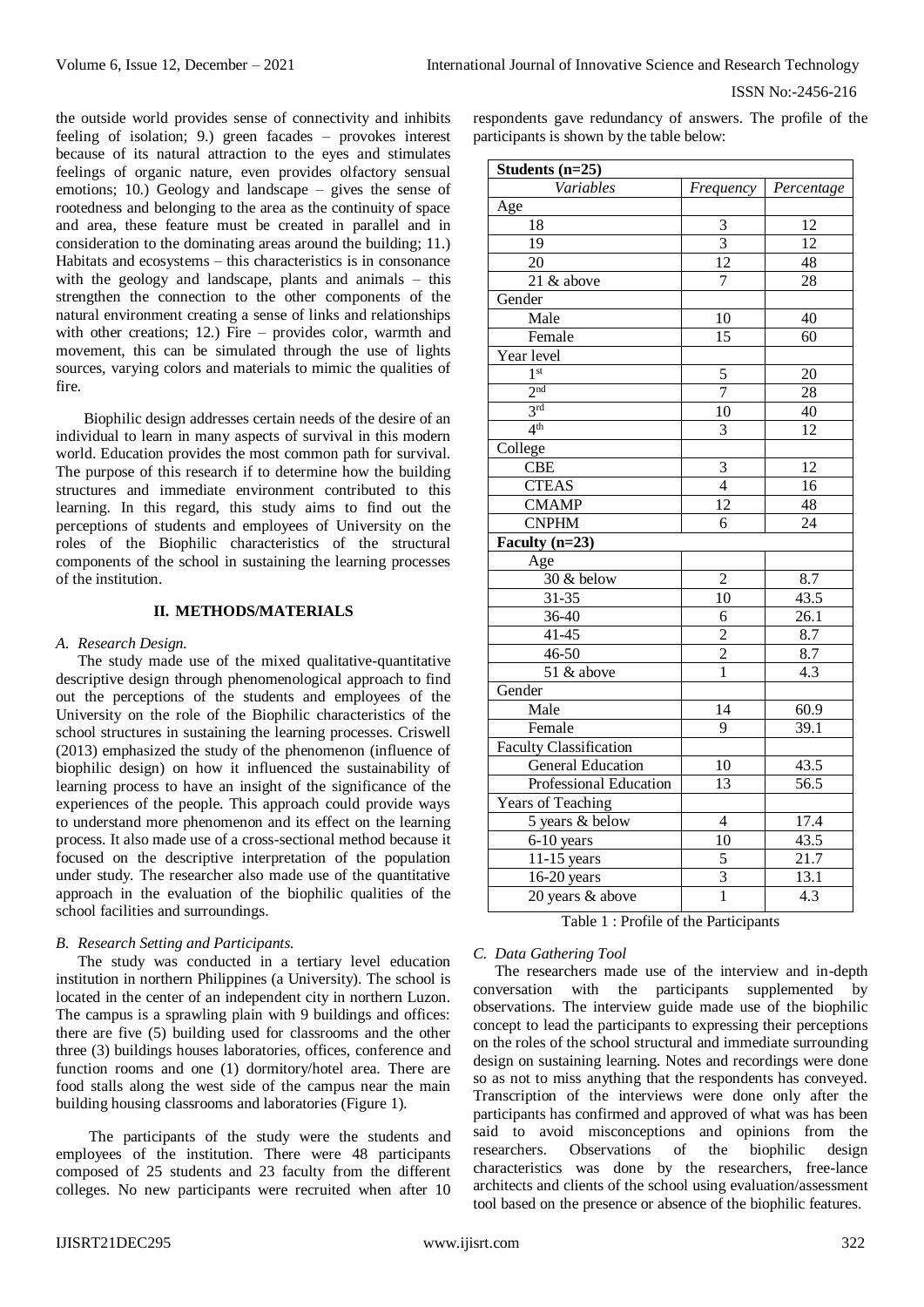ISSN No:-2456-216

#### *D. Data Analysis and Interpretation Method.*

The study made use of the narrative analysis because focuses on the experiences and perceptions of the people and answers to the questions. This method is used to analyze the contents of the various sources of data, in this case the perceptions of the students and faculty on the role of the biophilic design characteristics of the school structures and immediate surroundings on sustainability of learning. First step done by the researcher is to evaluate the school structures/buildings and immediate surroundings for the 12 biophilic characteristics and correlate it with the responses of the participants based on the research questions. The inductive approach was use through identification of themes based on the answers to the questions given by the respondents (De Guzman, 2016). For easy coding of data, the table below was used:

| <b>Ouestions</b> | <b>Themes</b> | <b>Significant</b><br><b>Statements</b> |
|------------------|---------------|-----------------------------------------|
| Ouestion 1       |               |                                         |

The presence of the biophilic design characteristics was evaluated using a 10-point scale to assess the degree of presence and use of biophilic elements on the building structures and immediate surroundings of the campus. The 10 point scale starts with 1= non-existent/absence of the characteristics/element to 10=highly present/very much existent. The 10-point scale is interpreted by its percentage, which means that a total score of 1 means the building has 10% of the biophilic characteristics.

*E. Ethical Considerations*

Participation is voluntary and data privacy is strictly observed.

### **III. RESULTS**

The salient findings of the study:

| Area/charac   | B  | B              | B        | B              | B  | B              | B              | B  | B                |
|---------------|----|----------------|----------|----------------|----|----------------|----------------|----|------------------|
| teristics/ele | 1  | $\overline{2}$ | 3        | 4              | 5  | 6              | 7              | 8  | 9                |
| ments         |    |                |          |                |    |                |                |    |                  |
| Color         | 8  | 7.             | 8.       | 8.             | 7. | 8.             | 8.             | 8. | 6.               |
|               |    | 8              | 4        | $\theta$       | 6  | $\theta$       | $\overline{0}$ | 6  | 4                |
| Water         | 4. | 3.             | 5.       | 5.             | 3. | 4.             | 3.             | б. | 5.               |
|               | 4  | 2              | $\theta$ | $\theta$       | 6  | 6              | 6              | 8  | 8                |
| Air           | 7. | 8.             | 8.       | 8.             | б. | 8.             | 8.             | 8. | 2.               |
|               | 4  | $\overline{c}$ | 0        | 6              | 6  | 6              | $\overline{0}$ | 8  | $\overline{4}$   |
| Sunlight      | 8. | 9.             | 7.       | 8.             | 8. | 8.             | 8.             | 8. | 4.               |
|               | 2  | $\mathbf{0}$   | 8        | $\overline{c}$ | 0  | $\overline{c}$ | $\overline{0}$ | 4  | $\boldsymbol{0}$ |
| Plants        | 10 | 7.             | 8.       | 8.             | 5. | 7.             | 5.             | 9. | 5.               |
|               | .0 | 6              | 4        | 4              | 6  | 8              | $\overline{0}$ | 0  | 8                |
| Animals       | 7. | 7.             | 5.       | 4.             | 2. | 1.             | 2.             | 7. | 3.               |
|               | 6  | 6              | 8        | 4              | 4  | $\overline{2}$ | 2              | 6  | 4                |
| Natural       | 1. | 4.             | 4.       | 3.             | 1. | 1.             | 1.             | 6. | 1.               |
| materials     | 6  | $\overline{0}$ | $\theta$ | 4              | 6  | 6              | 2              | 4  | 6                |
| Views and     | 5. | 7.             | 7.       | 5.             | 3. | 7.             | 2.             | 5. | 2.               |
| vistas        | 8  | $\overline{0}$ | 4        | 6              | 6  | 8              | $\overline{0}$ | 6  | 4                |
| Green façade  | 9. | 8.             | 8.       | 6.             | 5. | 7.             | 3.             | 8. | 3.               |
|               | 0  | 0              | 2        | 4              | 4  | 2              | 0              | 0  | 4                |
| Geology &     | 7. | 7.             | б.       | б.             | 3. | 6.             | 3.             | 7. | 3.               |
| Landscape     | 2  | 0              | 4        | 2              | 6  | 6              | 4              | 4  | 6                |
| Habitats &    | 7. | 6.             | 5.       | 4.             | 2. | 5.             | 3.             | 7. | 3.               |

| ecosystem    |    |    |    |    |         |    |  |
|--------------|----|----|----|----|---------|----|--|
| Fire         | 6. |    |    |    | O<br>o. | O. |  |
|              |    |    |    |    |         |    |  |
| Overall      | o. | o. | o. | т. | o.      |    |  |
| <b>Score</b> |    |    |    |    |         |    |  |

Table 2 : Biophilic Characteristics of Building Structures and Immediate Surroundings

Mean over-all score:  $7.0 + 6.9 + 6.9 + 6.3 + 4.8 + 6.3 +$  $4.5 + 7.5 + 4.0 = 54.2/9 = 6.02$ 

The table above shows the scores of the building assessment by the evaluators. The lowest score was given to building 9, followed by building 7 then building 5. The highest score was given to building 8 followed by building 1 and building 2 and 3. Building 4 and 6 have the same score. Looking into the over-all scores, the mean total score is 6.02 which means the school have 60% biophilic characteristics and elements.

| <b>Building</b> | <b>Numerical</b> | <b>Percent</b> | <b>Building Characteristics</b>                                                                                                                                                                                                                                                                                                                                                                                                                                                                                                                                                                                                                                                                                                                                                                                                                                                     |  |  |  |
|-----------------|------------------|----------------|-------------------------------------------------------------------------------------------------------------------------------------------------------------------------------------------------------------------------------------------------------------------------------------------------------------------------------------------------------------------------------------------------------------------------------------------------------------------------------------------------------------------------------------------------------------------------------------------------------------------------------------------------------------------------------------------------------------------------------------------------------------------------------------------------------------------------------------------------------------------------------------|--|--|--|
|                 | <b>Score</b>     |                |                                                                                                                                                                                                                                                                                                                                                                                                                                                                                                                                                                                                                                                                                                                                                                                                                                                                                     |  |  |  |
| 1               | 7.0              | 70             | Located near the gate of<br>school:<br>it<br>the<br>is<br>surrounded by trees and<br>other buildings; it is near<br>food stalls with tables,<br>seats and gazebos;<br>the<br>corridors of the building is<br>placed on the peripheral<br>aspect of the building<br>providing view of the<br>surroundings of the school<br>and free flow ventilation<br>and natural light; it is<br>surrounded by gardens<br>and landscaped areas. it<br>houses the chapel/campus<br>ministry, audiovisual hall,<br>graduate and main library,<br>the chemistry/pharmacy,<br>physics, speech, material<br>testing<br>and<br>computer/<br>electronics/<br>hydraulics<br>laboratories as well as the<br>architecture & engineering<br>drafting rooms. It is where<br>the college<br>of teacher<br>education,<br>arts<br>and<br>sciences and college of<br>engineering<br>and<br>architecture is found. |  |  |  |
| 2               | 6.9              | 69             | Located perpendicular<br>to<br>building<br>It<br>1.<br>is<br>surrounded by plants and<br>trees in a lesser degree<br>building<br>1.<br>It has<br>than<br>almost the<br>same<br>design<br>however because of the<br>proximity of<br>the<br>new<br>gymnasium<br>(attached<br>to<br>the building) and the law                                                                                                                                                                                                                                                                                                                                                                                                                                                                                                                                                                          |  |  |  |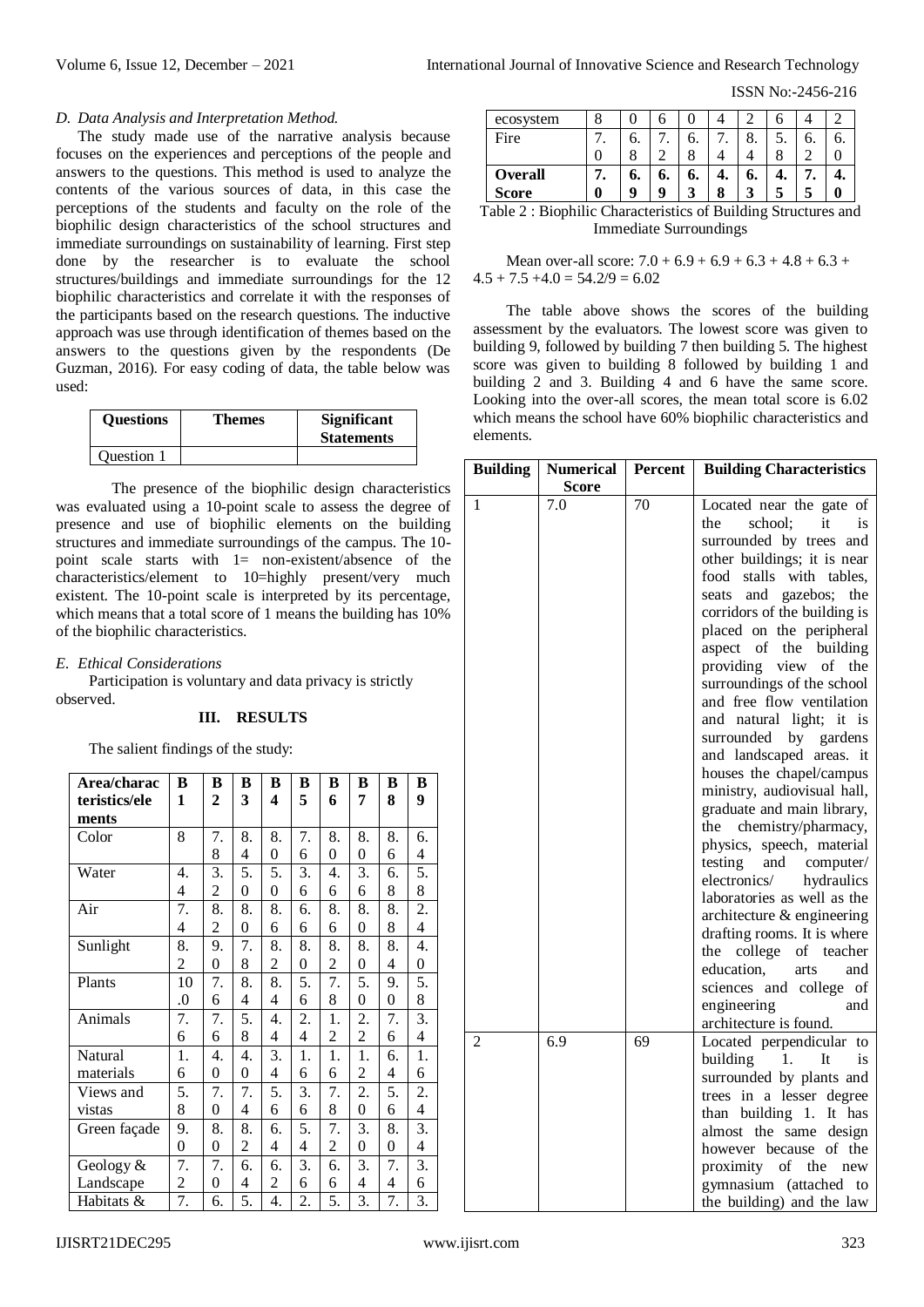ISSN No:-2456-216

|                |     |    | building, ventilation and                            |                |     |    | back side of this building                             |
|----------------|-----|----|------------------------------------------------------|----------------|-----|----|--------------------------------------------------------|
|                |     |    | natural light source is                              |                |     |    | are the food stalls and                                |
|                |     |    | blocked at the posterior                             |                |     |    | their tables and seats. On                             |
|                |     |    | aspect of the building. It                           |                |     |    | its east side, there are                               |
|                |     |    | houses<br>the<br>canteen,                            |                |     |    | gazebos of building 1.                                 |
|                |     |    |                                                      |                |     |    |                                                        |
|                |     |    | college of information                               |                |     |    | Natural ventilation and                                |
|                |     |    | technology,<br>HRMO,                                 |                |     |    | light are good in this                                 |
|                |     |    | student affairs and exhibit                          |                |     |    | building. Offers limited                               |
|                |     |    | room (first floor); the                              |                |     |    | view of the campus.                                    |
|                |     |    | administrative offices of                            | 5              | 4.8 | 48 | This building houses the                               |
|                |     |    |                                                      |                |     |    |                                                        |
|                |     |    | university president, VP                             |                |     |    | center for development                                 |
|                |     |    | administration<br>for<br>and                         |                |     |    | and the graduate school.                               |
|                |     |    | academics,<br>finance,                               |                |     |    | The first floor houses the                             |
|                |     |    | registrar & publications                             |                |     |    | <b>HRM</b><br>kitchen<br>and                           |
|                |     |    | (second floor); third floor                          |                |     |    | laboratory; there are trees                            |
|                |     |    | houses the research office,                          |                |     |    | in its front area but plants                           |
|                |     |    |                                                      |                |     |    |                                                        |
|                |     |    | EMIS,<br>computer                                    |                |     |    | and trees are far from this                            |
|                |     |    | laboratories<br>and<br>the                           |                |     |    | building. Although its                                 |
|                |     |    | internet/computer servers                            |                |     |    | windows are wide and                                   |
|                |     |    | while the fourth floor is a                          |                |     |    | rooms<br>spacious,                                     |
|                |     |    | dormitory. The eastern                               |                |     |    | ventilation<br>is<br>mostly                            |
|                |     |    | side is the university                               |                |     |    | through the use of air-                                |
|                |     |    |                                                      |                |     |    |                                                        |
|                |     |    | condominium attached to                              |                |     |    | conditioning and fans.                                 |
|                |     |    | the building causing loss                            |                |     |    | Corridors are in<br>the                                |
|                |     |    | of ventilation and light                             |                |     |    | middle of the building.                                |
|                |     |    | source on lower floors                               |                |     |    | Gives a limited view of                                |
|                |     |    | (first, second and third                             |                |     |    | the school grounds since                               |
|                |     |    | floors). The law building                            |                |     |    |                                                        |
|                |     |    |                                                      |                |     |    | only two buildings are                                 |
|                |     |    | is attached to this building                         |                |     |    | seen – building $6$ and $7$                            |
|                |     |    | as an annex causing loss                             |                |     |    | from its western windows.                              |
|                |     |    | of ventilation and light                             | 6              | 6.3 | 63 | This building is located on                            |
|                |     |    | source. Offices in front                             |                |     |    | the west side of building 5                            |
|                |     |    | and the eastern side of the                          |                |     |    | and perpendicular to it.                               |
|                |     |    | building allows one to see                           |                |     |    | There are few trees on its                             |
|                |     |    |                                                      |                |     |    |                                                        |
|                |     |    | views of the campus.                                 |                |     |    | front side and more trees                              |
| 3              | 6.9 | 69 | This is a small building on                          |                |     |    | on the back side. This                                 |
|                |     |    | the west side of building                            |                |     |    | building serves as hostel                              |
|                |     |    |                                                      |                |     |    |                                                        |
|                |     |    |                                                      |                |     |    |                                                        |
|                |     |    | 1. It is also surrounded by                          |                |     |    | for visitors and venue for                             |
|                |     |    | trees and plants. There is                           |                |     |    | seminars and trainings.                                |
|                |     |    | natural ventilation and                              |                |     |    | Rooms<br>wide<br>have                                  |
|                |     |    | light sources. It is a two-                          |                |     |    | windows but ventilation                                |
|                |     |    | story building occupied by                           |                |     |    | and natural<br>light<br>is                             |
|                |     |    | the college of business                              |                |     |    | limited. Plants inside this                            |
|                |     |    |                                                      |                |     |    |                                                        |
|                |     |    | education and the alumni                             |                |     |    | building offers the green                              |
|                |     |    | office (first floor) and                             |                |     |    | idea. Its foyer is wide and                            |
|                |     |    | college of accountancy (                             |                |     |    | the source of natural light                            |
|                |     |    | second floor); Windows                               |                |     |    | and ventilation.                                       |
|                |     |    | are wide with corridors                              | $\overline{7}$ | 4.5 | 45 | This building houses the                               |
|                |     |    | are again on the periphery                           |                |     |    | college of medicine $\&$                               |
|                |     |    |                                                      |                |     |    |                                                        |
|                |     |    | of the building. This                                |                |     |    | allied medical programs,                               |
|                |     |    | building offers a view of                            |                |     |    | the college of nursing,                                |
|                |     |    | the campus from all sides                            |                |     |    | public<br>health<br>and                                |
|                |     |    | because of its corridors                             |                |     |    | midwifery, lying-in and                                |
|                |     |    | located on the periphery                             |                |     |    | birthing center, incubation                            |
|                |     |    | of the building.                                     |                |     |    | room of the college of                                 |
| $\overline{4}$ | 6.3 | 63 | This is a small one-story                            |                |     |    | business education and                                 |
|                |     |    |                                                      |                |     |    |                                                        |
|                |     |    | building housing<br>the                              |                |     |    | accountancy,<br>the                                    |
|                |     |    | college of criminology. It                           |                |     |    | university clinic, crime                               |
|                |     |    | is also on the west side of                          |                |     |    | and<br>self-defense                                    |
|                |     |    | building 1 surrounded by<br>trees and plants. In the |                |     |    | laboratory, office of the<br>prefect of discipline and |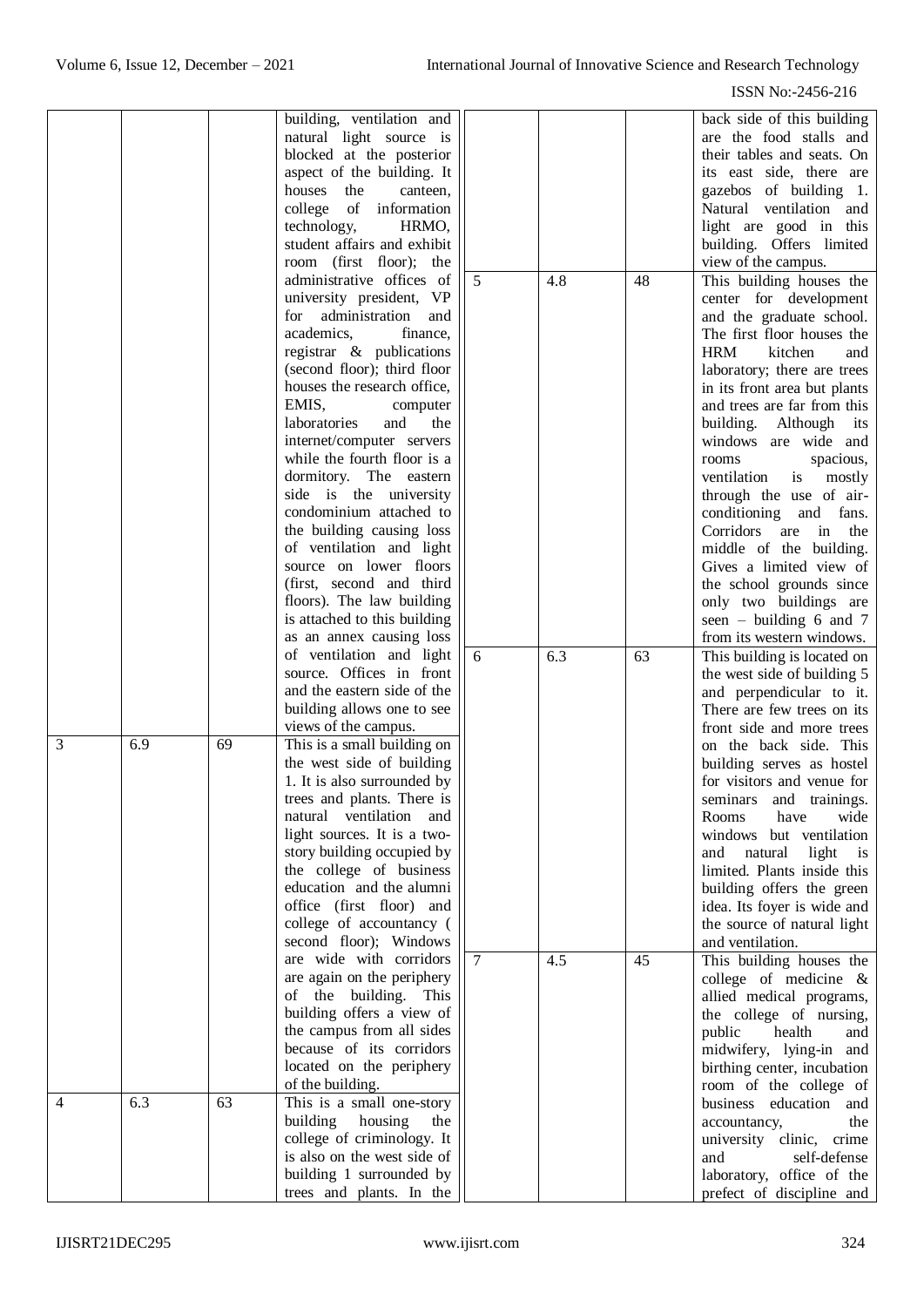ISSN No:-2456-216

|     |    | the office of sports. The<br>this<br>of<br>green<br>areas<br>building is from the tree<br>building 6.<br>This<br>of<br>building is composed of<br>several buildings attached<br>to one another by walk-<br>Ventilation<br>ways.<br>is.<br>limited and given by air<br>conditioning but natural<br>light<br>is<br>to<br>its<br>room<br>abundant because of the<br>wide windows. Corridors<br>are found in the inner<br>aspect of the building but<br>is the source of ventilation        | t<br>6<br>ľ<br>$\overline{\phantom{a}}$                                             |
|-----|----|-----------------------------------------------------------------------------------------------------------------------------------------------------------------------------------------------------------------------------------------------------------------------------------------------------------------------------------------------------------------------------------------------------------------------------------------------------------------------------------------|-------------------------------------------------------------------------------------|
|     |    | open<br>areas between                                                                                                                                                                                                                                                                                                                                                                                                                                                                   |                                                                                     |
| 7.5 | 75 | This building is found in<br>the westernmost part of<br>the campus and on the<br>east side of building 6. It<br>is s one-story building<br>housing the NSTP office.<br>It is surrounded by trees<br>and plants and have the<br>secluded<br>characteristic<br>because the trees and<br>plants covers the building.<br>There is a wide open<br>space that separates the<br>building from the main<br>area of the campus. The<br>east side of the building is<br>firing range<br>then<br>a |                                                                                     |
| 4.0 | 40 | This building houses the<br>biology laboratory and the<br>cadaver holding area. It<br>light<br>poor<br>has<br>and<br>ventilation and sources are<br>all from air-conditioning<br>and artificial. It is fully<br>close space although open<br>on both ends. It is located<br>near the NSTP building in<br>the westernmost part of<br>the<br>university<br>and<br>separated by the<br>firing<br>range. It is surrounded by<br>trees and plants. There is a<br>walkway from building 2     |                                                                                     |
|     |    |                                                                                                                                                                                                                                                                                                                                                                                                                                                                                         | and light coming from the<br>buildings.<br>building 9.<br>leading to this building. |

Table 3. Building Evaluation Scores and Characteristics

The buildings of the University are all made of concrete and the design is the approved plan for school buildings in the time they were built. The first buildings were building 1 and 2 followed by the annex buildings of building 2. Buildings were arranged in such a way that allows good ventilation, people traffic through walkways and time to enjoy the natural elements. There are enough open spaces for people to enjoy nature inside the campus.

| Questions                | Themes                                                                                                                                    | Significant                                                                                                                                                                                                                                                                                         |
|--------------------------|-------------------------------------------------------------------------------------------------------------------------------------------|-----------------------------------------------------------------------------------------------------------------------------------------------------------------------------------------------------------------------------------------------------------------------------------------------------|
|                          |                                                                                                                                           | <b>Statements</b>                                                                                                                                                                                                                                                                                   |
| Question 1               | Location<br>Presence of<br>plants/trees/<br>greenery                                                                                      | "gazebo under the<br>trees near building<br>1"<br>"food stall seats and<br>tables"<br>"along the corridor"<br>of building no.1<br>overlooking the<br>campus (b1 - $2/3$<br>floor) '<br>"graduate school<br>library $(b1 - first)$<br>floor)"<br>"chapel (b1-first<br>floor)"                        |
| Question 2               | Opportunities of<br>learning<br>Relaxation and focus<br>Creativity and sources<br>of ideas                                                | "gives opportunities<br>for group learning"<br>"helps me relax and<br>focus on the lesson"<br>"keeps me awake<br>and stimulate ideas<br>for my class<br>activities"<br>"allows me to<br>generate ideas from<br>inputs of people<br>around"                                                          |
| Question 3<br>Question 4 | Inspiration/motivation<br>Focus and<br>concentration<br>Location of the<br>building<br>Absence of plants/<br>trees/biophilic<br>materials | "Yes, because it<br>gives me more<br>inspiration"<br>"I can concentrate<br>and focus more on<br>the lessons"<br>" the location of my<br>building is away<br>from people and<br>feels isolated"<br>"my building is too<br>close to people that I<br>find it hard to<br>concentrate"<br>"there are no |
|                          |                                                                                                                                           | trees/gazebos near<br>my building"                                                                                                                                                                                                                                                                  |

Table 4. Themes and Significant Statements of the Participants on the Role of the School Structures and Immediate Surroundings on Learning and Performance

The above table shows the dominant themes and statements of respondents. Student respondents gave these most common statements: Q1 - gazebo under the trees near building 1 (58%) and food stalls seats and tables (32%) and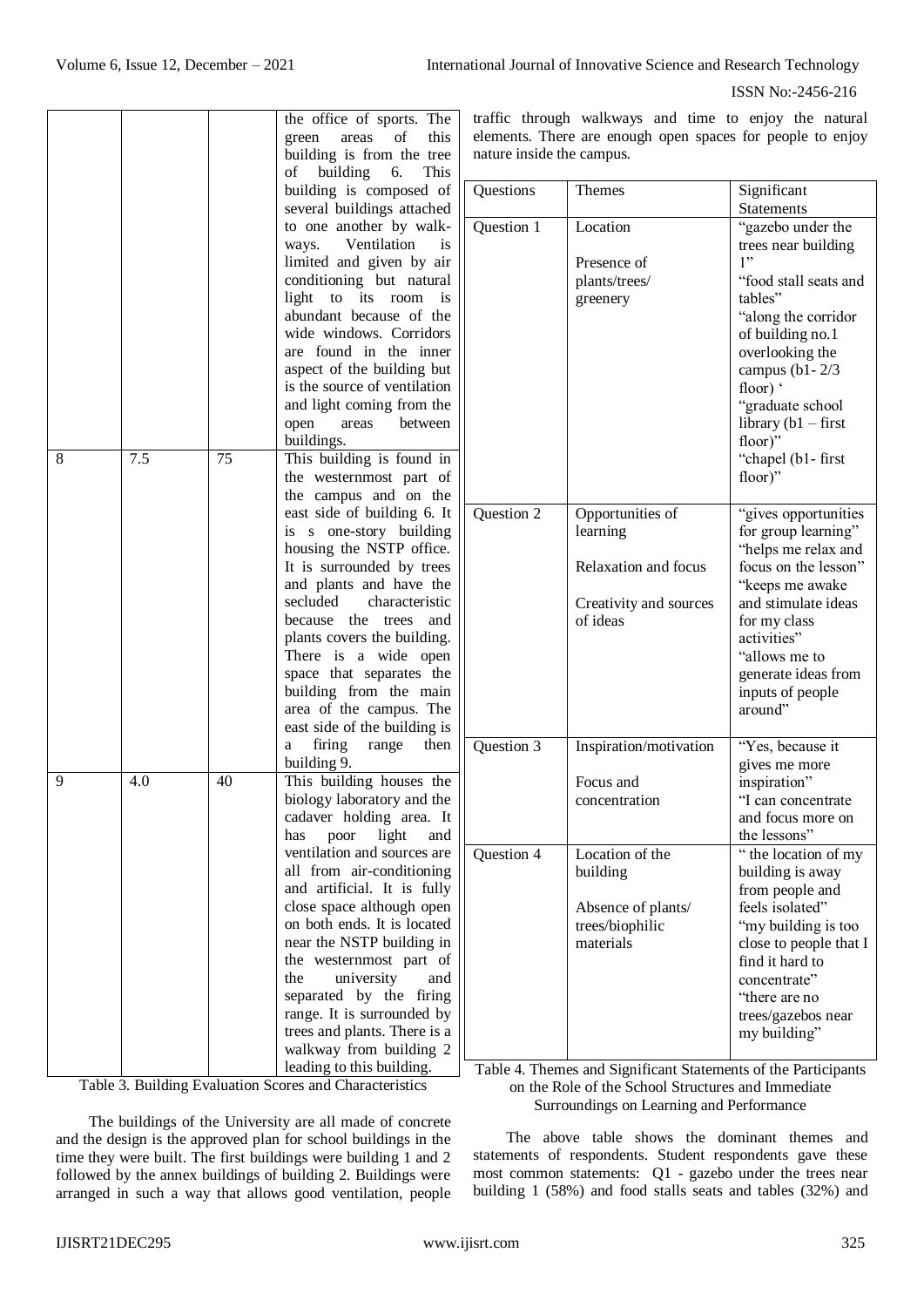ISSN No:-2456-216

along corridor of building 1 overlooking the campus (10%); Q2 - gives opportunities for group learning (40%) and keeps me awake and gives me ideas for my lessons (32%) and allows me to generate ideas from people around (24%) and helps me relax and focus on the lessons (4%); Q3 - give more inspiration (61%) and I can concentrate and focus more (39%); and Q4 too far building gives a feeling of isolation (73%) and my building is too close to people and I find it hard to concentrate (27%).

The faculty respondents gave these most common answers: Q1 - graduate school library (68%) and chapel (32%); Q2 – helps me relax and focus on my lessons (39%), keeps me awake and stimulate ideas (38%) and allows me to generate ideas from inputs of people around  $(23%)$ ;  $Q3 - I$  can concentrate more (100%) and  $Q4 - my$  building is too far from the people and feels isolated (39%), my building is too close to people and I find it hard to concentrate (35%) and there are no trees/gazebos near my building (26%).

| <b>Responses</b> | Students $(n=25)$ |         | Faculty $(n=23)$ |         |
|------------------|-------------------|---------|------------------|---------|
|                  | Frequency         | Percent | Frequency        | Percent |
| $\mathbf{Q}$ 1   |                   |         |                  |         |
| Gazebo under     | 15                | 58      |                  |         |
| the trees in     |                   |         |                  |         |
| building 1       |                   |         |                  |         |
| Food stall seats | $\overline{8}$    | 32      |                  |         |
| and tables       |                   |         |                  |         |
| Along the        | $\overline{2}$    | 10      |                  |         |
| corridor of      |                   |         |                  |         |
| building no.1    |                   |         |                  |         |
| overlooking the  |                   |         |                  |         |
| campus grounds   |                   |         |                  |         |
| Graduate school  |                   |         | 16               | 68      |
| library          |                   |         |                  |         |
| Chapel           |                   | ÷       | $\overline{7}$   | 32      |
| $\bf Q2$         |                   |         |                  |         |
| Gives            | 10                | 40      |                  |         |
| opportunities    |                   |         |                  |         |
| for group        |                   |         |                  |         |
| learning         |                   |         |                  |         |
| Helps me relax   | 1                 | 4       | 9                | 39      |
| and focus on the |                   |         |                  |         |
| lesson           |                   |         |                  |         |
| Keeps me         | 8                 | 32      | 8                | 38      |
| awake and        |                   |         |                  |         |
| stimulate ideas  |                   |         |                  |         |
| for my class     |                   |         |                  |         |
| activities       |                   |         |                  |         |
| Allows me to     | 6                 | 24      | 5                | 23      |
| generate ideas   |                   |         |                  |         |
| from inputs of   |                   |         |                  |         |
| people around    |                   |         |                  |         |
| Q3               |                   |         |                  |         |
| Yes, because it  | 15                | 61      |                  |         |
| gives me more    |                   |         |                  |         |
| inspiration      |                   |         |                  |         |
| I can            | 10                | 39      | 23               | 100     |
| concentrate and  |                   |         |                  |         |
| focus more on    |                   |         |                  |         |
| the lessons      |                   |         |                  |         |

| О4               |    |    |   |    |
|------------------|----|----|---|----|
| the location of  | 18 | 73 | 9 | 39 |
| my building is   |    |    |   |    |
| away from        |    |    |   |    |
| people and feels |    |    |   |    |
| isolated"        |    |    |   |    |
| my building is   | 7  | 27 | 8 | 35 |
| too close to     |    |    |   |    |
| people that I    |    |    |   |    |
| find it hard to  |    |    |   |    |
| concentrate      |    |    |   |    |
| there are no     |    |    | 6 | 26 |
| trees/gazebos    |    |    |   |    |
| near my          |    |    |   |    |
| building         |    |    |   |    |

Table 5 : Comparison of Responses of Students and Faculty

Comparing the responses of the participants, students prefer more areas being visited by fellow students and along people traffic while faculty prefer more areas which are quiet and relaxing. The reasons for choosing the area in the campus are it helps them generate ideas and focus on their lessons. Student and faculty said that being in the place of choice inside the campus keeps them awake and stimulate/generate ideas from inputs from other people and said that it has helped them perform well. The respondents prefer a building or area in the campus which is not too far from the center of the campus yet not too close to people to allow focus and concentrate yet stimulating enough to aid in learning and concentration to lessons.

## **IV. DISCUSSION**

The University campus has exhibited 60% biophilic characteristics based on the overall evaluation score. The biophilic characteristics differ from one area of the campus and from one building to another. The most abundant of the biophilic elements are color, air, sunlight, plants, views and vistas, green façade and habitat and ecosystem. The University campus boast of open spaces thus allowing air and sunlight. The presence of plants and trees allows insects, birds and other living creatures to thrive along areas of the campus that are limited to people traffic.

The most limited present element are water, animals and natural materials and fire. The landscape and gardens of the University grounds possess only one artificial fish pond that contains only gold fishes but are not allowed for student use. There is one fountain in front of building 6 but is not functioning. The buildings are made of cement and concrete. There is limited integration of water in university design. No natural materials like cogon, wood and bricks. Although the façade of some buildings are full of plants, the use of natural materials are not practical because of these materials do not last long.

The designs of the buildings which are intended for teaching purposes (classrooms) are those that are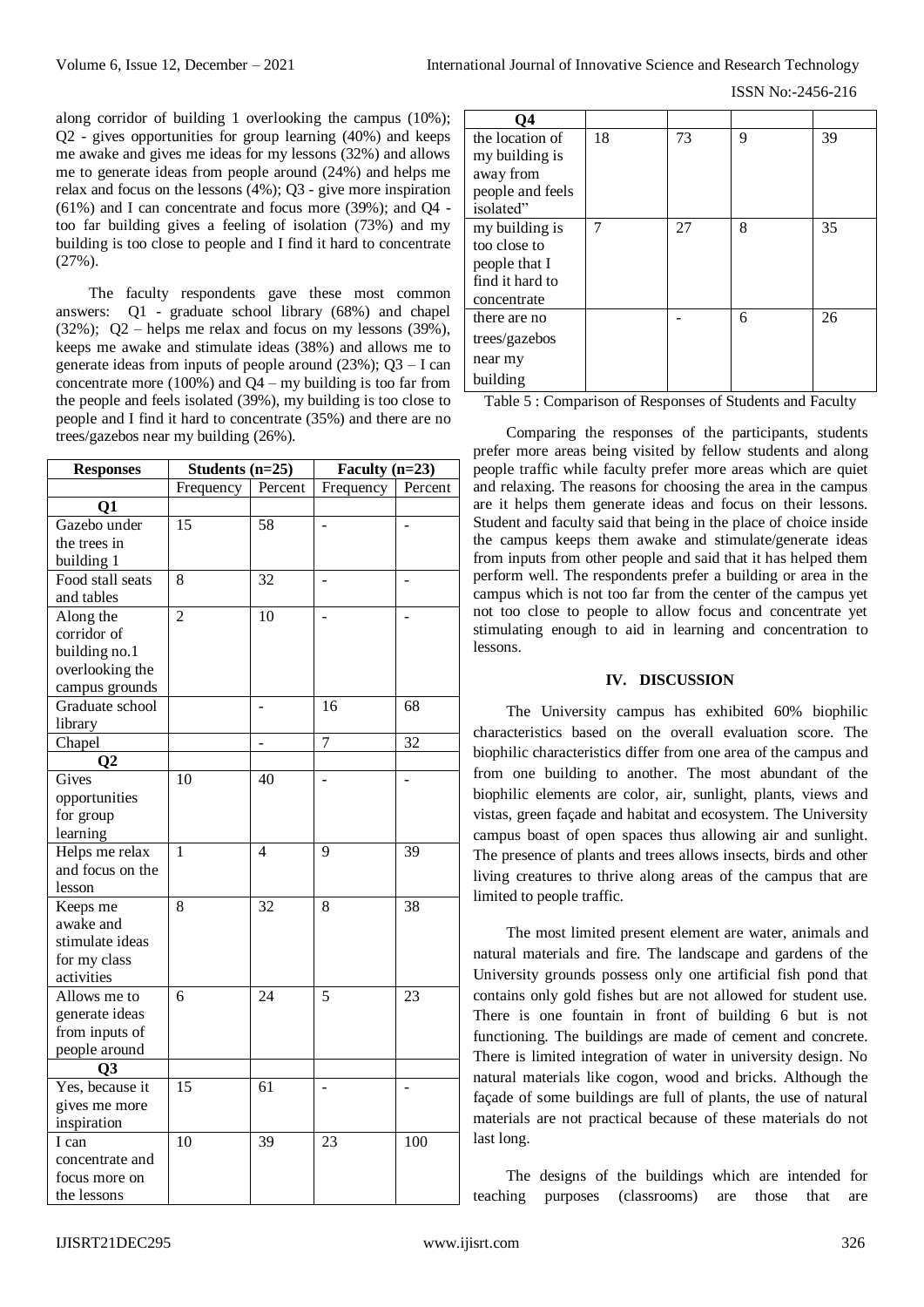recommended by government agencies responsible for regulating education. Building 1, 2, 5, 7 and 9 are intended for classrooms, the other buildings are those that houses offices. Building 5 is intended for seminars and trainings as well as group functions. Most buildings boasts of large picture windows to accommodate air and sunlight. Because of the climate change and increasing temperature, classrooms and offices have their air conditioning for more comfortable ambiance for learning and for work. The quality of air inside the classroom influences comfort and academic performance (Shi et.al, 2017). Light is very much important for schools and teaching facilities because it gives feelings of space and stimulation of creativity and ideas. Daylight or natural light are preferred because its connectivity to the outside and nature (Benya, 2001). Sources of light makes it possible to respond to different teaching & learning activities (Hui & Cheng, 2008).

The presence of color through the abundant greens and foliage of different hues allows greater stimulation of senses. Colors red and yellow are stimulating while blue and green have calming effects based on experiments done by psychologist. It was found out in studies that appropriate coloring of the teaching learning environment has significant positive effects on the cognitive performance of students (Gilavand, 2016). Animals and plants experienced by students and faculty through the chirping of insects and singing of birds. Sounds of these natural entities lend to the acoustic quality of the surroundings like songs not only sooth the respondents but also help them maintain good sense of well-being

Participants who were interviewed of their preferences to stay in order to facilitate learning showed that they prefer to stay in areas of the campus which have more biophilic characteristics. Their preference is influence by the surrounding landscape that inspire and motivate learning activities as well as provision of stimulation and ideas that support their learning (Roetzel et.al, 2019). Learning spaces with biophilic elements support college students in creating a stress reducing environment, improve their formulation of ideas and enhance cognitive functions (Peters &D'Penna, 2020). As shown by the responses of the students and faculty alike, areas of more biophilic elements contributes to the overall learning sustainability through the promotion of psychological well-being via stimulation and enhancement of cognitive functions (De Alencar et.al, 2017) and environmental comfort such as light and ventilation conducive for learning (Kim et.al, 2018; Shi, et.al, 2017). Educational sustainability is greatly influenced by the learning environment provided by the school through its buildings, gardens and areas of 'belongingness' (Selvanathan, (2013).

#### **V. CONCLUSION AND RECOMMENDATIONS**

From the given findings, the following conclusions were drawn:

- 1. Biophilic characteristics of an area inside the University campus were the most preferred sites by most students and faculty;
- 2. These preferences were influenced by their experiences on their teaching (for faculty) and learning (for students).
- 3. The more presence of biophilic elements especially light, air and green foliage, the more the respondents' experienced better teaching and learning to occur.

In view of the drawn conclusions, the researchers gave the following recommendations:

- 1. Maintenance of the present biophilic characteristics of the school, even with the present COVID-19 pandemic, because it is not only the students that benefit from the natural environment of the institution;
- 2. Inclusions of more natural elements and colors to the existing buildings and facilities;
- 3. Renovation of areas and building that are deficient in biophilic elements like that of building 7 and 9, this includes planting of trees and gardens with gazebos around building 7 for students to stay. Building 9 needs more light and ventilation so putting more picture windows for more natural look and connection with the surrounding areas.

#### **REFERENCES**

- [1] Benya, J.R. (2001). Lighting for Schools. National Clearinghouse for Educaitonal facilities: Washington, DC, USA.<https://files.eric.ed.gov/fulltext/ED459598.pdf>
- [2] De Alencar, E.M.L.S., De Souza Fleith, D., Pereira, N. (2017). Creativity in Higher Education: Challenges and Facilitating Factors. TemasPsicologia, 25, 553-561 [CrossRef]
- [3] De Guzman, A. B. (2016). Qualitative Research: Interactive-Lecture Information Map. University of La Salette, Aurora, Isabela
- [4] Fox, J. (2020). Jodi Kreider (ed.). Biophilic design for learning, rlpsinterior.com/blog/2020/09 downloaded 5-8- 2021
- [5] Gilavand, A. (2016). Investigating the impact of environmental factors on learning and academic achievement of elementary: Students: Review. International Journal of Medical research and Health Sciences 5, 7S:360-369
- [6] Gower, S. (2019). How biophilic learning environment boost student achievements. Demcointeriors.com/blog downloaded 7-4- 2021
- [7] Hafs, M. (2013). Six Biophilic Design Elements, hafs.epstein.com/blog/2013/5/20/ downloaded 7-15-2021
- [8] Hui, S.C., & Cheng, M.K. (2008). Analysis of Effective Lighting Systems for Unviersity Classrooms. In